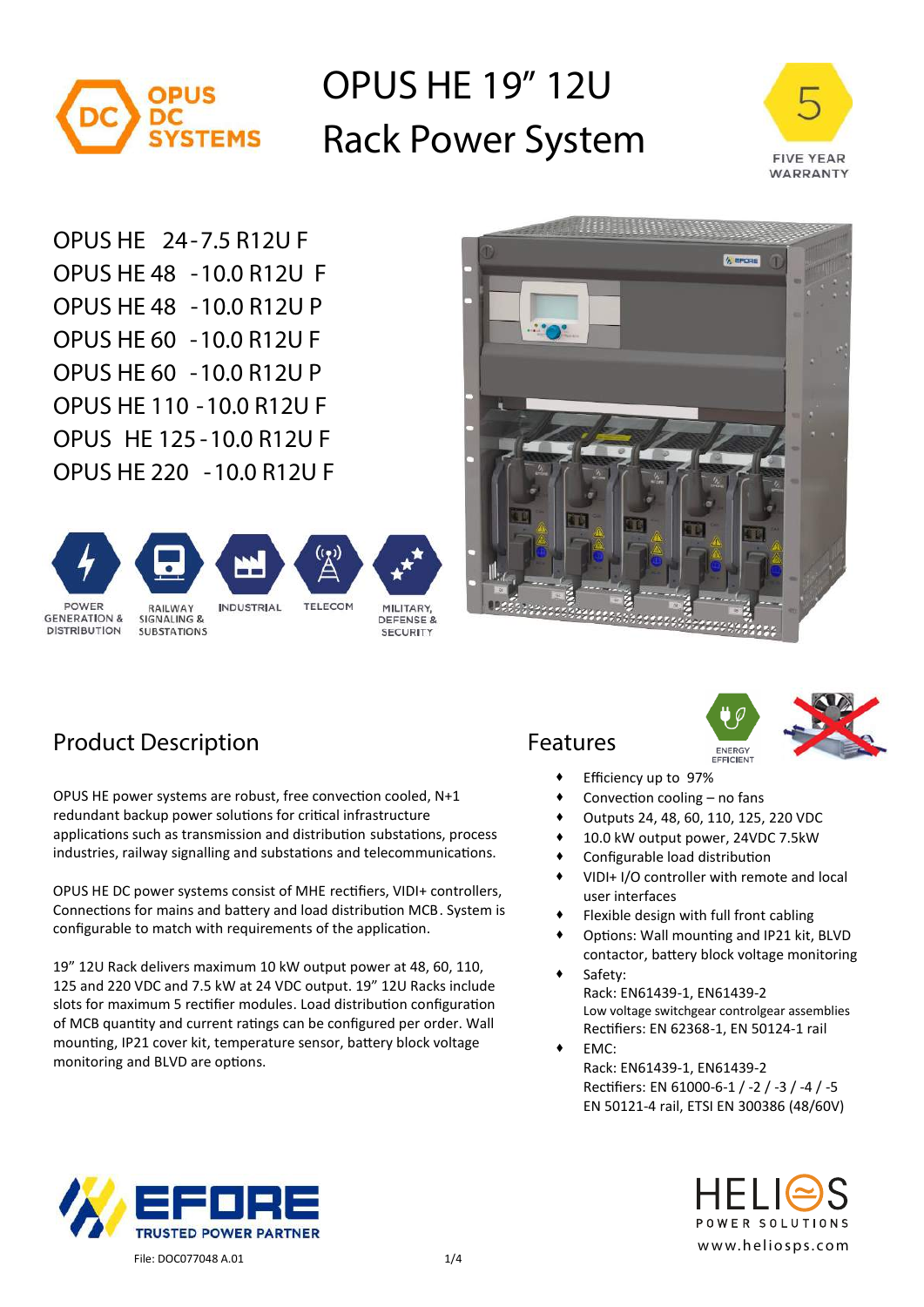## **Technical Specifications**

| <b>General construction</b>  |                                                                                          |              | <b>Environment and standards</b>                                                                                      |
|------------------------------|------------------------------------------------------------------------------------------|--------------|-----------------------------------------------------------------------------------------------------------------------|
| Cooling                      | Natural convection                                                                       | Temp. range  | -25  +60 C, see derating, Start-up at -40 C                                                                           |
| Protection                   | IP 20, Option IP21                                                                       | Humidity max | 95% relative humidity, non-condensing                                                                                 |
| Controller user<br>interface | Display and local control in<br>front panel                                              | Altitude     | Max 3km, full power up to 2km above seal<br>Derating 1% per 100 m between 2-3km                                       |
| Connections                  | Behind front panel                                                                       | Safety       | Rack: EN61439-1, EN61439-2<br>Rectifiers: EN 62368-1, EN 50124-1 rail                                                 |
| Colour                       | Frame RAL 7024                                                                           |              | Rack: EN61439-1, EN61439-2                                                                                            |
| Dimensions &<br>weight       | Height 12U (533 mm)<br>Width 19" (482 mm)<br>Depth 395 mm<br>Weight 20 kg w/o rectifiers | <b>EMC</b>   | Rectifiers:<br>EN61000-6-1 / -2 / -3 / -4 Generic<br>EN61000-6-5 Utility<br>EN 50121-4 Rail, ETSI EN 300 386 (48/60V) |

| <b>Environment and standards</b>                              |                                               |  |  |  |  |
|---------------------------------------------------------------|-----------------------------------------------|--|--|--|--|
| $-25$ $+60$ C, see derating, Start-up at -40 C<br>Temp. range |                                               |  |  |  |  |
| Humidity max                                                  | 95% relative humidity, non-condensing         |  |  |  |  |
| Altitude                                                      | Max 3km, full power up to 2km above sea level |  |  |  |  |
|                                                               | Derating 1% per 100 m between 2-3km           |  |  |  |  |
| Safety                                                        | Rack: EN61439-1, EN61439-2                    |  |  |  |  |
|                                                               | Rectifiers: EN 62368-1, EN 50124-1 rail       |  |  |  |  |
|                                                               | Rack: EN61439-1, EN61439-2                    |  |  |  |  |
|                                                               | Rectifiers:                                   |  |  |  |  |
| <b>EMC</b>                                                    | EN61000-6-1 / -2 / -3 / -4 Generic            |  |  |  |  |
|                                                               | EN61000-6-5 Utility                           |  |  |  |  |
|                                                               | EN 50121-4 Rail, ETSI EN 300 386 (48/60V)     |  |  |  |  |

| AC Input                             | OPUS HE 24-<br>7.5 R12U F | OPUS HE 48-                                                                                                                                                                                                                                                                                                     | OPUS HE 60-<br>10.0 R12U F/P   10.0 R12U F/P | OPUS HE 110-<br>10.0 R12U F                                                 | OPUS HE 125-<br>10.0 R12U F | OPUS HE 220-<br>10.0 R12U F |  |  |  |
|--------------------------------------|---------------------------|-----------------------------------------------------------------------------------------------------------------------------------------------------------------------------------------------------------------------------------------------------------------------------------------------------------------|----------------------------------------------|-----------------------------------------------------------------------------|-----------------------------|-----------------------------|--|--|--|
| AC connection                        |                           |                                                                                                                                                                                                                                                                                                                 |                                              | TN-S system, $3W + N + PE$ , (3-phases, neutral and protective earth wires) |                             |                             |  |  |  |
| Nominal input                        |                           | 100-250 VAC / 3 x 173-433 VAC (TN-S system)<br>Options: 1-phase supply 100250VAC, 3-phase Delta/IT supply 3 x 173250VAC                                                                                                                                                                                         |                                              |                                                                             |                             |                             |  |  |  |
| Input range                          |                           | Full range: 85 - 300 VAC / 3 x 147-528 VAC *)<br>Rated full power range: 180-275 VAC / 3 x 312-476 VAC (TN-S system)<br>*) Reduced output power 85-180VAC, linear derating, 1200W @ 120 VAC per rectifier<br>*) Temporary high voltage range 275-300VAC, continuous supply voltage above 275VAC not recommended |                                              |                                                                             |                             |                             |  |  |  |
| Input frequency                      |                           | Rated 45 - 66 Hz, reduced power at 35 - 45 Hz. Shut down at 35 Hz                                                                                                                                                                                                                                               |                                              |                                                                             |                             |                             |  |  |  |
| Phase current, V <sub>in</sub> 180 V | Max 18 A                  | Max 24 A                                                                                                                                                                                                                                                                                                        |                                              |                                                                             |                             |                             |  |  |  |
| Main Switch                          |                           | 63A, 4-pole (L1-L2-L3-N)                                                                                                                                                                                                                                                                                        |                                              |                                                                             |                             |                             |  |  |  |
| Recommended mains fuse               |                           |                                                                                                                                                                                                                                                                                                                 | 3 x 25 A (TN-S system)                       |                                                                             |                             |                             |  |  |  |
| Rectifier input protection           |                           |                                                                                                                                                                                                                                                                                                                 | MCB C16A / rectifier module                  |                                                                             |                             |                             |  |  |  |

| DC Output                   | OPUS HE 24-<br>7.5 R12U F | OPUS HE 48-<br>10.0 R12U F/P | OPUS HE 60-<br>10.0 R12U F/P       | OPUS HE 110-<br>10.0 R12U F | <b>OPUS HE 125-</b><br>10.0 R12U F | OPUS HE 220-<br>10.0 R12U F |  |
|-----------------------------|---------------------------|------------------------------|------------------------------------|-----------------------------|------------------------------------|-----------------------------|--|
| Grounding                   | 2-pole, floating          |                              | 1-pole, + grounded or 2-p floating |                             |                                    |                             |  |
| Nominal voltage             | 24 VDC                    | 48 VDC                       | 60 VDC                             | 125 VDC<br>110 VDC          |                                    | 220 VDC                     |  |
| Voltage factory setting     | 27.24 VDC                 | 54.48 VDC                    | 68.10 VDC                          | 122.58 VDC                  | 136.20 VDC                         | 245.16 VDC                  |  |
| Voltage range               | 21-33 VDC                 | 42-59 VDC                    | 51-72 VDC                          | 90-150 VDC                  | 100-160 VDC                        | 178-280 VDC                 |  |
| Quantity of rectifiers      |                           |                              | Max 5 pcs                          |                             |                                    |                             |  |
| Max current                 | 312.5A @ 24V              | 208.5A @ 48V                 | 166.7A @ 60V                       | 92.5A @ 108V                | 83.3A @ 120V                       | 46.3A @ 216V                |  |
| Max Power                   | Max 7.5 $kW^*$            | Max 10kW                     | Max 10kW                           | Max 10kW                    | Max 10kW                           | Max 10kW                    |  |
| Rectifier output protection | MCB C63A                  | MCB C50A                     | MCB C40A                           | MCB C20A                    | MCB C20A                           | MCB C10A                    |  |

**\*) Battery MCB 250A, max battery current 250A**

### **Derating curves**







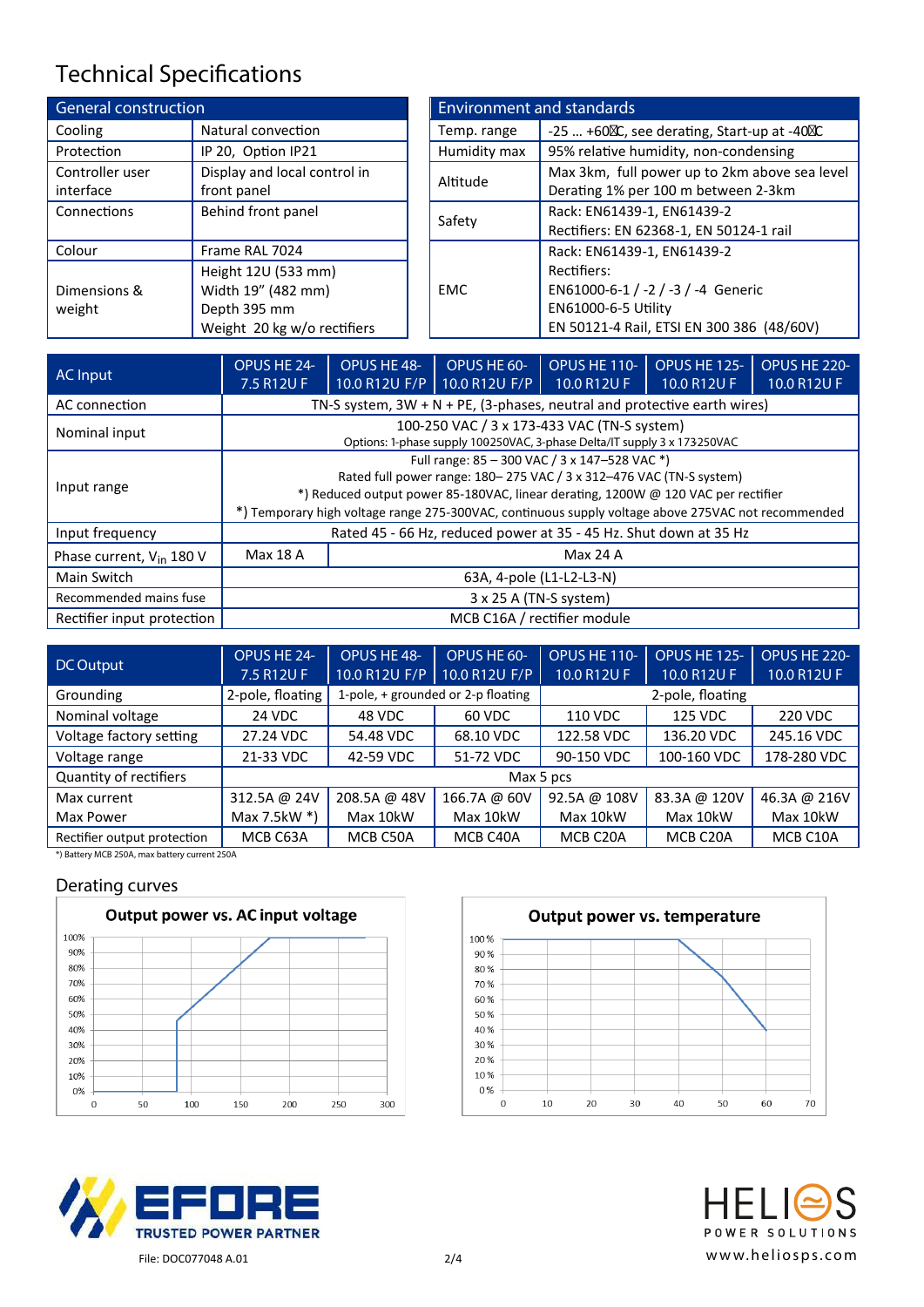| <b>Battery connection</b> | OPUS HE 24-     | OPUS HE 48-   | OPUS HE 60-                 | OPUS HE 110-               | <b>OPUS HE 125-</b> | OPUS HE 220- |
|---------------------------|-----------------|---------------|-----------------------------|----------------------------|---------------------|--------------|
|                           | 7.5 R12U F      | 10.0 R12U F/P | 10.0 R12U F/P               | 10.0 R12U F                | 10.0 R12U F         | 10.0 R12U F  |
| Protective device         | MCB D250A       | MCB D250A     | MCB D200A                   | MCB D100A                  | MCB D100A           | MCB D50A     |
|                           | 2- pole         | 2- pole       | 2- pole                     | 2- pole                    | 2- pole             | 2- pole      |
|                           |                 |               |                             |                            |                     |              |
| Load distribution         | OPUS HE 24-     | OPUS HE 48-   | OPUS HE 60-                 | OPUS HE 110-               | <b>OPUS HE 125-</b> | OPUS HE 220- |
|                           | 7.5 R12U F      |               | 10.0 R12U F/P 10.0 R12U F/P | 10.0 R12U F                | 10.0 R12U F         | 10.0 R12U F  |
|                           | Max 5 x MCB,    |               | Max 10 x MCB,               |                            | Max 5 x MCB,        |              |
| Protective device         | 2 A to 63 A,    |               | 2A to 63A,                  |                            | 2A to 63A,          |              |
|                           | $2-p MCB + aux$ |               | 1-pole MCB + aux contact    | 2-pole MCB $+$ aux contact |                     |              |

| Connection terminals |                                                                                                                                                                                                                                            |
|----------------------|--------------------------------------------------------------------------------------------------------------------------------------------------------------------------------------------------------------------------------------------|
| Mains terminal       | Q1 Main switch terminal blocks 10 mm <sup>2</sup> , L1-L2-L3-N-PE                                                                                                                                                                          |
| DC output            | MCB screw terminals, 1.5mm <sup>2</sup> 25 mm <sup>2</sup> flexible cable, 1.5mm <sup>2</sup> 35 mm <sup>2</sup> rigid cable                                                                                                               |
| Battery              | MCB screw terminals, 1.535 mm <sup>2</sup> flexible cable, 150 mm <sup>2</sup> rigid cable                                                                                                                                                 |
| Alarms, Inputs       | Configurable relay alarms 4 pcs (option up to 12), Spring terminals 0.75mm <sup>2</sup> 1.5mm <sup>2</sup> cable<br>Configurable alarm/temp. inputs 4 pcs (option up to 12), Spring terminals 0.75mm <sup>2</sup> 1.5mm <sup>2</sup> cable |

#### **Block Diagram, 2-pole oating systems**